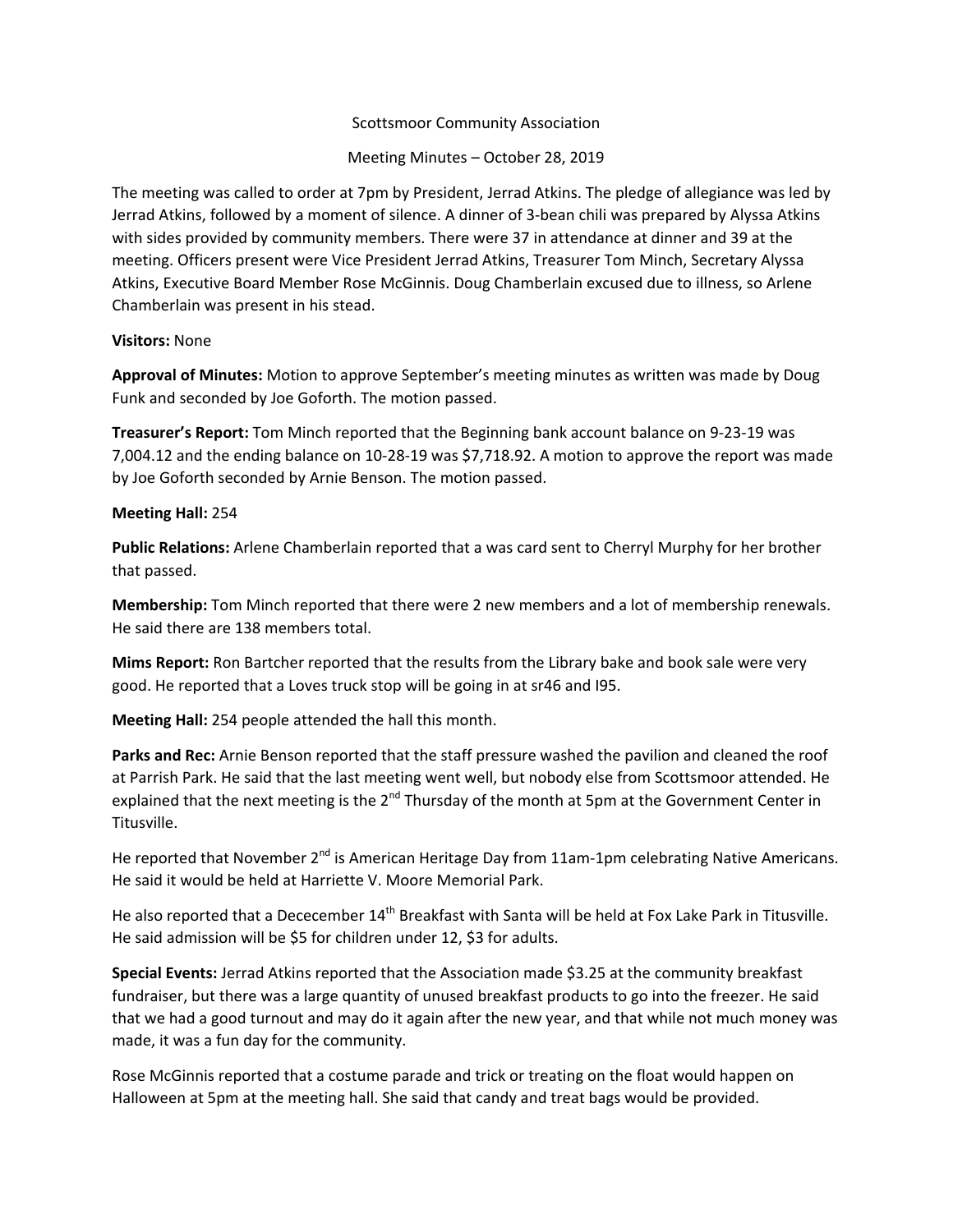Rose McGinnis reported that the annual SCA Thanksgiving meal would take place on Thanksgiving Day at the meeting hall November 28, 2019 at 1pm. She explained that RSVPs are requested by November 20th for those that are bringing large groups.

**Prize Committee:** Monthly Raffle: Jerrad Atkins reported that the grill, raffle prize for October, had totaled \$388.16 to purchase. He stated that the grill had generated \$805 donations in total.

Arlene Chamberlain pulled the winning ticket of October's raffle prize and the winner was Wayne Pennington. Two other names were drawn by Arlene in the event that the winner could not claim the prize. The second name was: AW Simmons. The third was Rose McGinnis.

# **Mail:** None.

**Old Business:** Arlene Chamberlain tallied up the anonymous ballot cast by members on whether or not to move the 4<sup>th</sup> of July picnic to a cooler month. The overwhelming majority wished to leave it on July 4<sup>th</sup>. It remains tabled until November.

Next door land update: Jerrad Atkins reported that Joe Bonardi donated \$1200 toward the land next door. Thanks were given to all those that donated. Jerrad opened up discussion on what should be done with the park. He reported the land was .18 acres. He passed around a sheet for members to fill in their ideas for the use of the property.

Ed Rost asked why the meet the Santa Claus wasn't held on the  $21<sup>st</sup>$  instead of the  $29<sup>th</sup>$ . Rose McGinnis reported that there was a higher attendance on that date.

Rose McGinnis asked if it was true that Parrish Park may be renamed. Jerrad Atkins suggested that, if we get to rename it, maybe we should name it after the first teacher of the old Scottsmoor School and that it's something that the membership should think about for the next meeting.

Regarding the potential new park next to the hall, Bertha Bonardi clarified that if it was going to be named after Joe Bonardi, they would like the park named "Joe B. Park" instead of "JB Park."

Rose McGinnis suggested we should have memorial stones at the new park as a way to recognize donors to the project.

Victoria Williams suggested we change the event usually held on the 4<sup>th</sup> of July to Veterans Day instead.

Susan Minch reported that she took the \$100 donation to the Cape Canaveral ladies meeting. She said there are around 60 ladies all together. She said they were very grateful for the donation. Jerrad Atkins reported the next guest speaker will be Don Murphy, the director of the Canaveral National Cemetery.

**New Business:** Cherryl Murphy resigned on 8‐27‐19 and we need to remove her from the bank account.

Arnie Benson nominated Todd Lisak for Vice President. It was seconded by Rose McGinnis. President Jerrad Atkins asked for any other nominations (3 times). Jerrad Atkins certified that Todd Lisak accepted the nomination. A motion from Tom Minch was made to close nominations for VP. It was seconded Rose McGinnis. Alyssa Atkins cast a ballot that the nomination be accepted. It was accepted.

Jerrad revealed the new raffle prize for November, 2019 is a 55" smart TV.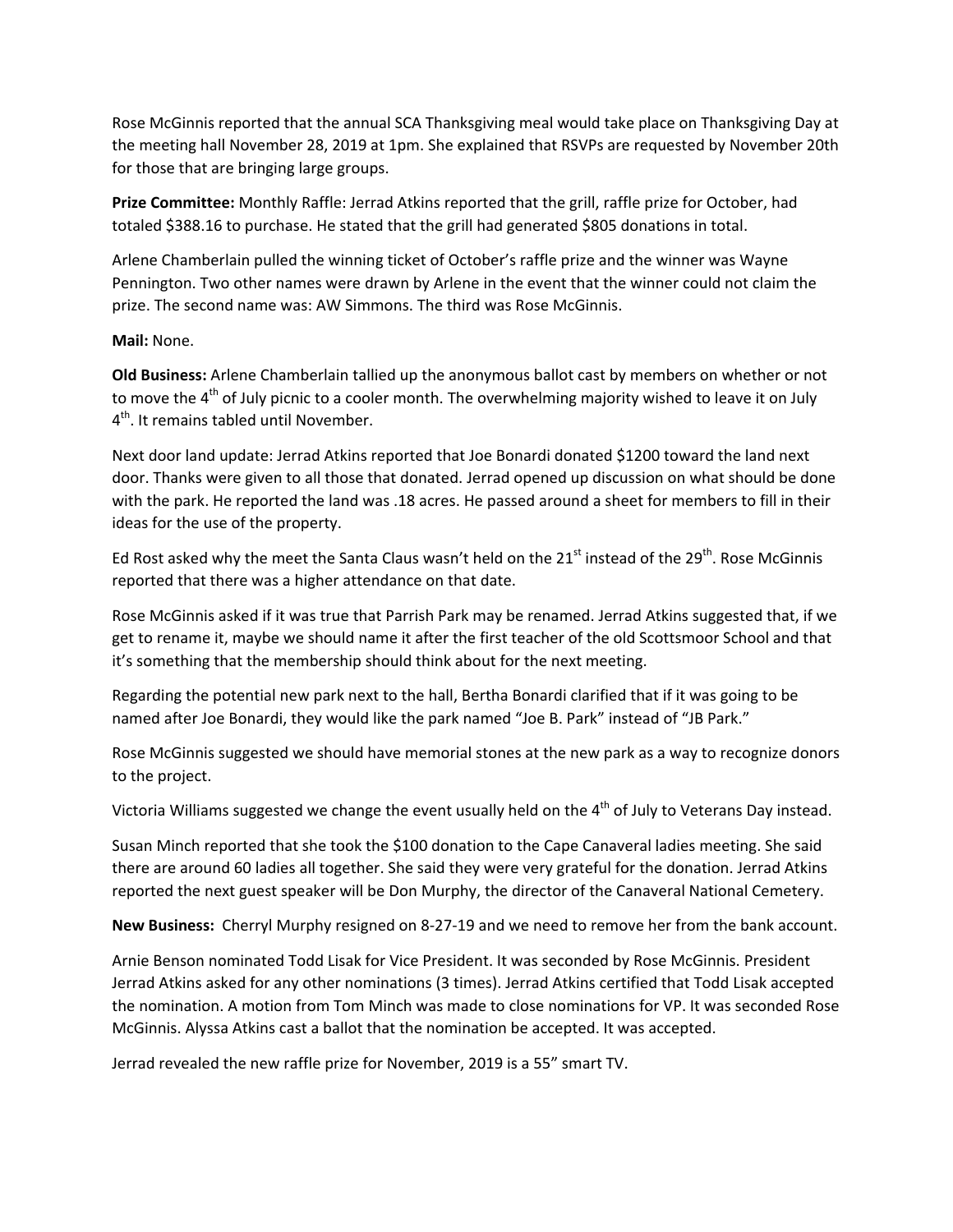Jerrad Atkins requested funds for raffle beginning November 25<sup>th</sup>, 2019 and ending on January 27, 2020. Rose McGinnis made a motion to spend up to \$400 for next raffle prize for December 2019‐January, 2020. Bertha Bonardi Seconded. The motion passed.

Jerrad Atkins also passed around a paper for the community members to write down raffle prize ideas for the coming months.

Jerrad Atkins reported a food handler's licensing should be completed by 5 members and funds should be allocated for that. Rose McGinnis made a motion to allocate funds for up to 5 people to complete the food handler licensing. Lt was seconded by Victoria Williams. Rose McGinnis suggested that we need someone licensed as a food manager so that we can operate a snack bar. She said she will look into it and follow up with that information. The motion passed.

Jerrad Atkins reported on the need for people attending SCA events that are certified in Crowd Control. He explained that Paul Raulerson had a crowd control certificate, but will not be attending meetings any longer so he would like to have up to 4 people take that class to ensure the Association is covered at any event. Jerrad Atkins suggested that at least one should be a female. He reported it is in the \$20 price range. Jake Bullington made a motion to allocate funds for up to 4 people Jerrad Atkins appoints to get the crowd control certification. Rose McGinnis seconded. The motion passed.

Maintenance on Serenity Park: Jerrad Atkins reported the need for someone to work to help maintain the park. He said Brevard County Parks and Rec are going to mow it, but that we will need someone to spread mulch and pull weeds‐ just general maintenance. Rose McGinnis suggested that every couple of weeks we send an email to the membership requesting volunteers to care for that area.

Bylaws Update: Jerrad Atkins passed out revised bylaws with highlighted amendments. He asked that members look it over and see if they look are acceptable. Comments are welcome. Arnie Benson made a motion to table the bylaw discussion until next month's meeting, it was seconded by Cheryl Ann Barnes. The motion passed.

# **Other Considerations:**

Jerrad Atkins suggested a new idea to replace the Quarterly drawing that has been voted out of practice effective January 2020: a monthly door prize valued up to \$25 that everyone in attendance at the monthly meeting would receive a ticket for a drawing to win. The winner would be drawn at the end of the meeting. He proposed that it should take effect the first meeting of next year. Arnie Benson made a motion to move forward with the monthly door prize drawing for those in attendance of the monthly meetings. Beverly Cusack seconded. The motion passed.

Amazon Smile: Jerrad Atkins reported how it works, how it is helping us generate donations, and how to use it.

Scottsmoor School: Jerrad Atkins reported that Gina Prudhomme is working on a presentation to the Brevard Historical Society to try and establish the old Scottsmoor School as a historical Landmark/point of interest. He said that Sheriff Wayne Ivey offered to have his chain gang clean up the site. Pat Dyer has also provided historical research contributions for this project.